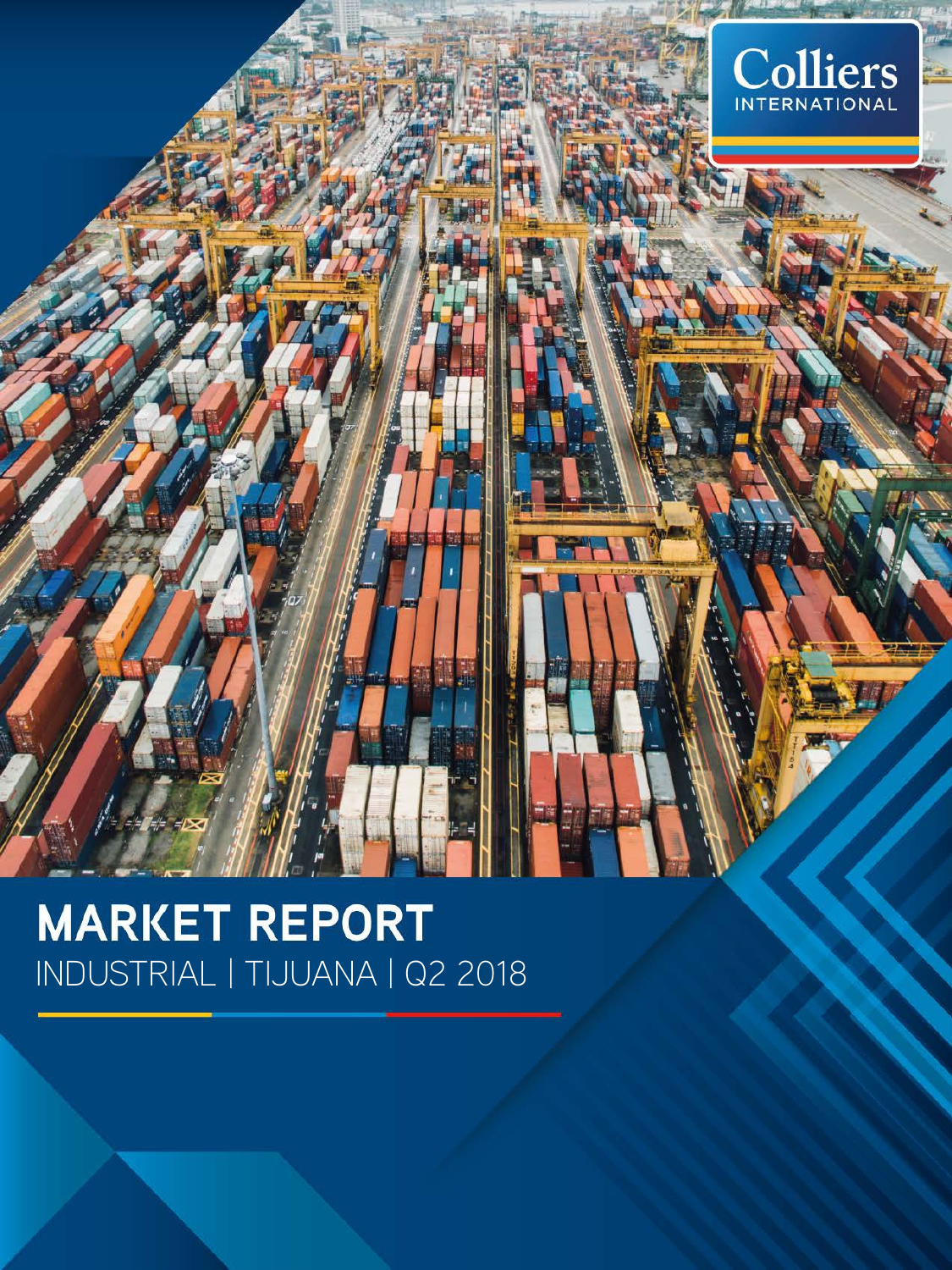### CONTENT

### **INTRODUCTION**

| $\overline{\phantom{0}}$<br>Economic /<br><b>Outlook</b>                 |  |
|--------------------------------------------------------------------------|--|
| <b>Industrial</b><br><i><b>NALVIAW</b></i><br>$\sim$ 1 $\sim$ 7 $\prime$ |  |

### **INDUSTRIAL MAP BY SUBMARKETS**

| $- \cdot$<br>,,,,,,,, |  |
|-----------------------|--|
|                       |  |

#### **SUPPLY**

| Inventory        |  |
|------------------|--|
| Vacancy          |  |
| New Projects ___ |  |

### **DEMAND**

| Industrial Buildings<br>es transactions in<br>___ |
|---------------------------------------------------|
|---------------------------------------------------|

### **ABSORPTION**

| Absorption and Vacancy |  |
|------------------------|--|
|                        |  |

#### **PRICES**

|  | Lease prices for class A and B buildings |  |
|--|------------------------------------------|--|
|  |                                          |  |

### **MARKET ACTIVITY**

| Tijuana Industrial Market Activity Q2 2018 |  |  |
|--------------------------------------------|--|--|
|--------------------------------------------|--|--|

| <b>GLOSSARY</b> |  |
|-----------------|--|
|-----------------|--|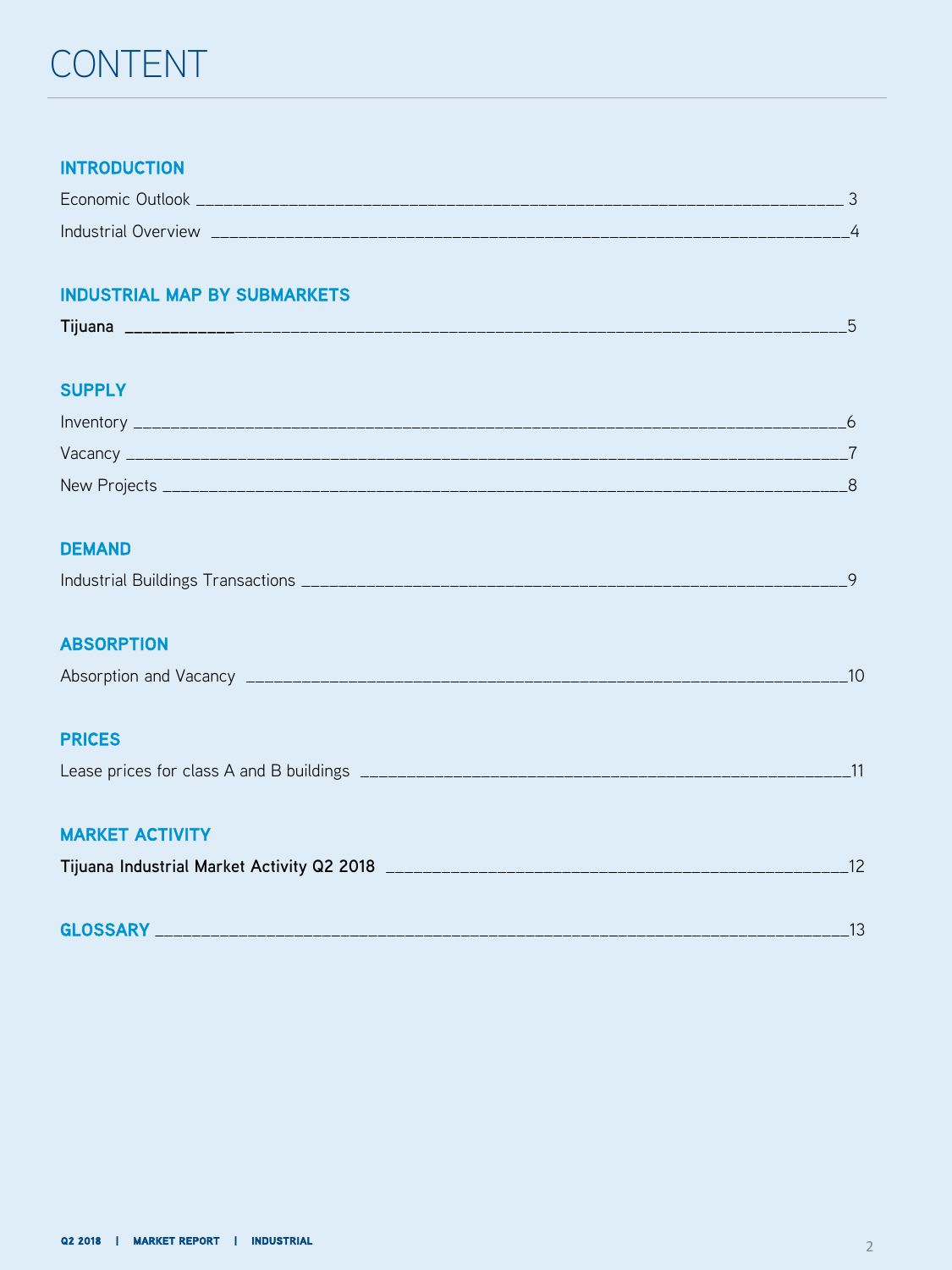### ECONOMIC OUTLOOK Q2 2018

During the second quarter of the year, the global economy had a positive performance, mainly driven by advanced economies. However, a deceleration on the growing pace is expected in the medium term, due to protectionist postures on international trade, geopolitical tensions and a faster than expected normalization on interest rates by the Federal Reserve.

In Mexico, the economic scenario for the second quarter of 2018 was shaped by their elections, The North America Free Trade Agreement (NAFTA) and U.S. tariffs. As it was widely expected, Andrés Manuel López Obrador, the left-wing candidate, won the presidential elections in Mexico on July 1<sup>st</sup>. According to the National Electoral Institute (INE), the candidate got over 52% of the votes.

Financial markets anticipated the results of presidential elections, aiming to mitigate the USD/MXN exchange rate volatility during and after the political event. In fact, the first week after the elections, the Mexican peso had its best journey since 2011. Apparently, postelectoral uncertainty vanished in the short run with regard to the USD/MXN exchange rate. Additionally, the Mexican peso has had a slight appreciation since the elections.

A number of factors can explain the above. On the national level, it is attributed to the comments and approval of the president-elect. The leftist politician set the tone for prudent public spending, an orderly fiscal policy, and emphasized his respect for the Bank of Mexico's autonomy and his interest in working closely with the private sector. Additionally, the left wing party, MORENA, is expected to have majority in Congress. Important to highlight, it is the first time in Mexico's history a left-leaning candidate wins a presidential election.

As anticipated in the previous Q1 2018 Market Report by Colliers International, a final NAFTA agreement is expected to happen by the end of the present year or during the first semester of 2019.

In the forthcoming months, a moderate dynamism derived from external factors is expected for the USD/MXN exchange rate. Nevertheless, the dynamism will be highly subjected to the internal political environment in Mexico. In this sense, the transition period between the current administration and the next one will be crucial for the financial market.

The Bank of Mexico (Banxico) raised interest rates by 25 basis points, leaving interest rates at 7.75%, as stated in the Q1 2018 Market Report. Inflationary pressures materialized, decelerating the convergence to Banxico's inflation target (target of 3%).

On one hand, the value of money reached the highest level of the last decade. On the other hand, the decision to raise interest rates incentivizes productive investment in the country.

For the third quarter of the present year, no changes on interest rates are expected. Nonetheless, expectations for the end of the year remain unchanged. Target interest rate is expected to be 8% at the end of the year, as projected in the previous Q1 2018 Market Report.

| Table 1. Macroeconomic Indicators |                   |         |  |  |  |  |  |
|-----------------------------------|-------------------|---------|--|--|--|--|--|
| <b>Indicador</b>                  | Q1 2018           | Q2 2018 |  |  |  |  |  |
| Real GDP                          |                   |         |  |  |  |  |  |
| Unemployment<br>Rate              | $\hookrightarrow$ |         |  |  |  |  |  |
| Exchange Rate<br>(USD/MX)         |                   |         |  |  |  |  |  |
| Inflation                         |                   |         |  |  |  |  |  |
| Target Interest<br>Rate           |                   |         |  |  |  |  |  |

Source: INEGI, Banxico, \*Forecasts for the end of 2Q2018..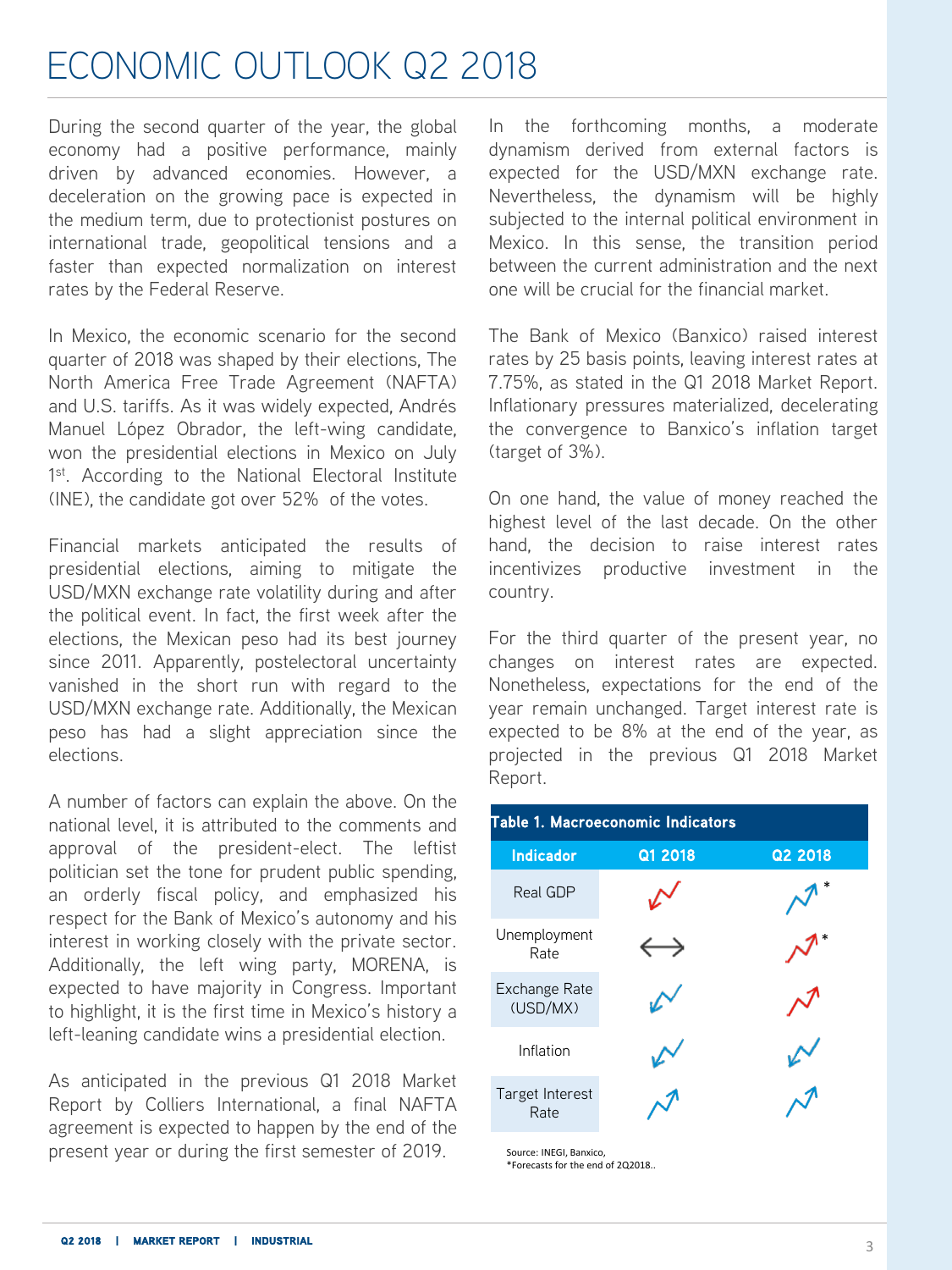### INDUSTRIAL OVERVIEW

### **KEY TAKEAWAYS:**

- At the end of the second quarter of 2018, in Tijuana's industrial real estate market—which consists of ten industrial submarkets—we have monitored 887 industrial properties (over 21,500 sf), totaling 72,236,634 sf.
- During the second quarter of 2018, the vacancy rate in Class A and B buildings closed at 1.9%.
- Within the Class A properties, there are six industrial buildings under construction, which sum 517,190 sf, expected to be added to the inventory during the present year.
- Class A buildings asking rental rates were from \$4.79 to \$ 6.60 USD/sf/year, and for Class B asking rental rates oscillated between \$3.60 to \$ 5.15 USD/sf/year, within the ten submarkets.



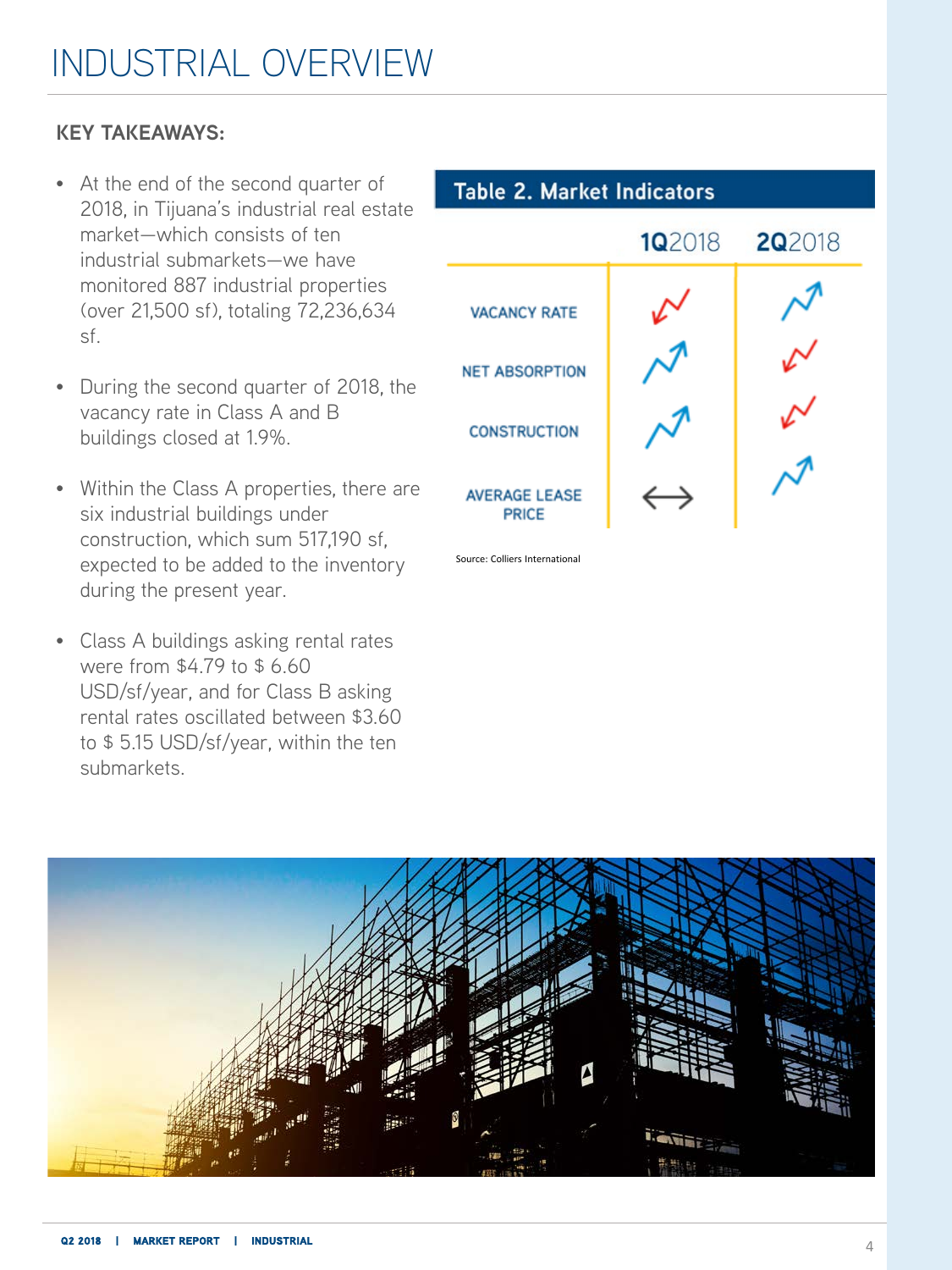### TIJUANA INDUSTRIAL MAP



Source: Colliers International

- PLAYAS DE TIJUANA
- CENTRO
- SAN ANTONIO DE LOS BUENOS
- **MESA DE OTAY**
- **C** LA MESA
- CENTENARIO
- SANCHEZ TABOADA
- CERRO COLORADO
- VALLE DE LAS PALMAS
- **C** LA PRESA
- CUEROS DE VENADO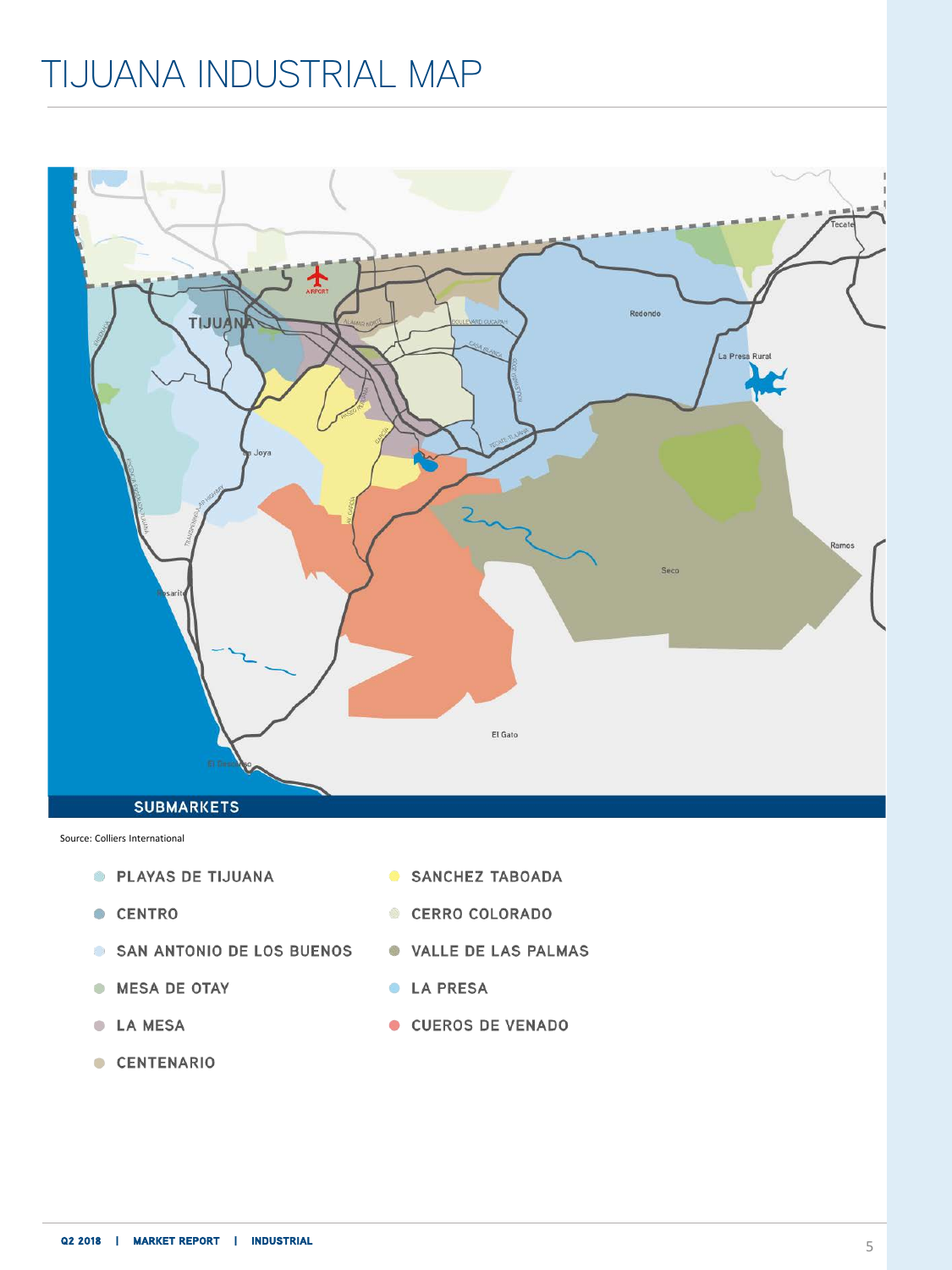### INVENTORY

At the end of the second quarter of the year, Tijuana's industrial real estate market ended up with 887 industrial facilities (over 21,500 sf). The final inventory closed with 72,236,634 sf. In terms of classes, 25% represent Class A industrial buildings and Class B represent 75% of the total inventory.



#### **Figure 1. Inventory per Class (sf) Q2 2018**



Source: Colliers International Source: Colliers International

#### **Figure 2. Distribution of Industrial Facilities by Submarket Q2 2018**

- Centenario
- La Presa
- La Mesa
- Cerro Colorado
- Sánchez Taboada
- San Antonio
- Mesa de Otay
- Centro
- Playas
- Cuero de Venados



The total inventory is distributed along ten industrial submarkets in the city of Tijuana. As it is shown in Figure 2, Centenario and La Presa represent almost 50% of the total inventory.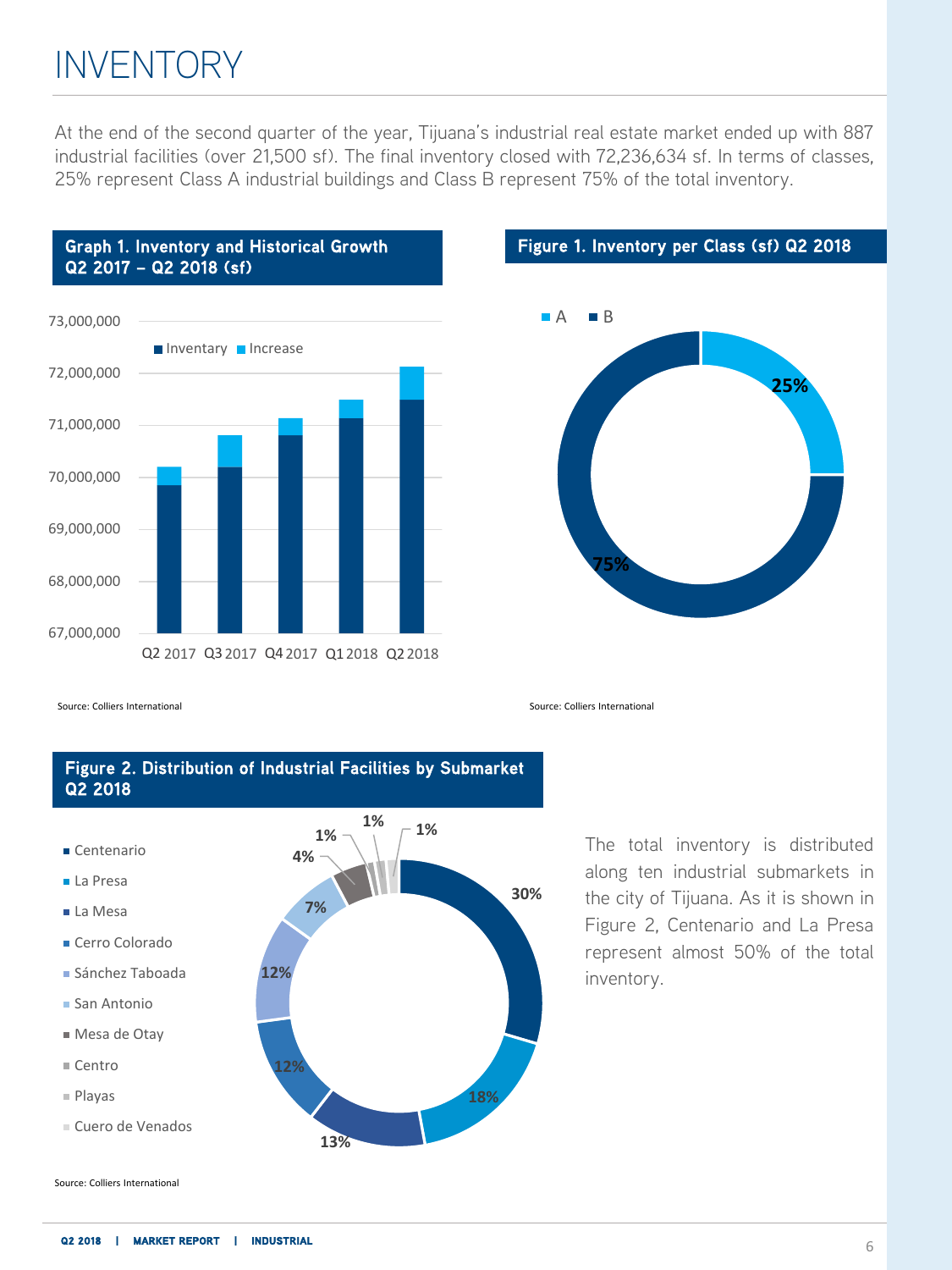## VACANCY

The vacancy rate at the end of the second quarter **Figure 3. Vacancy Rate per Class (Q2 2018)** of 2018 closed at 1.9%.

From the total available space, 30% corresponds to Class A facilities and 70% to Class B, giving a total of 1,395,087 sf of available space.



Source: Colliers International

#### **Figure 4. Vacancy Rate by Submarket Q2 2018 8% 9% 20% 27% 22% 2% 5% 7%** Centenario ■ La Presa ■ San Antonio Cerro Colorado Sánchez Taboada Mesa de Otay Centro Cuero de Venados

Source: Colliers International

#### **Graph 2. Historical Availability by Submarket (Q2 2017 – Q2 2018)**

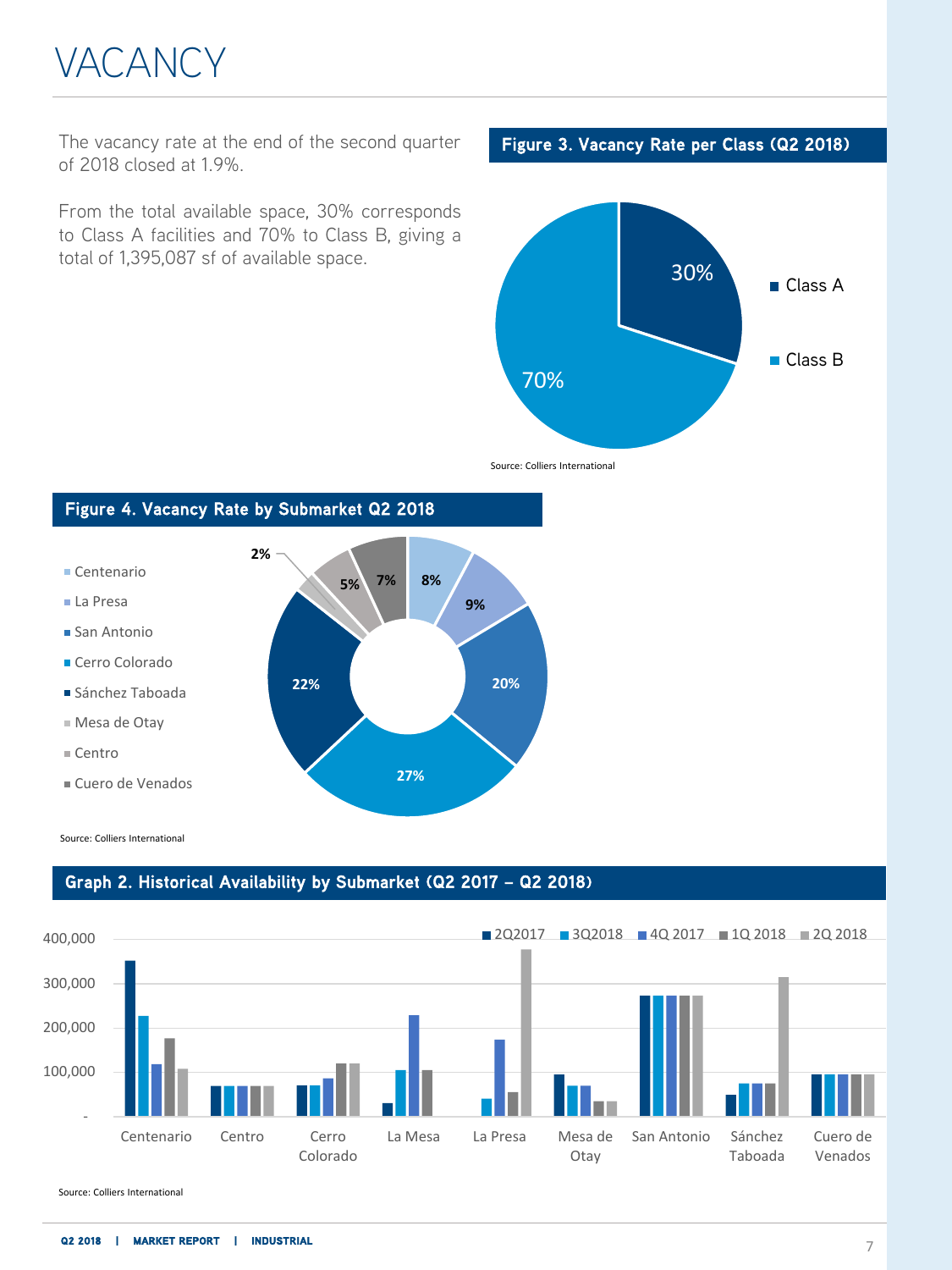### NEW PROJECTS

At the end of the second quarter of 2018, there were six industrial facilities (Class A) under construction. This will increase approximately 517,190 sf to the final inventory.





Source: Colliers International

| Table 3. Industrial Facilities Under Construction Q2 2018 |                |                  |                         |         |                         |                      |  |  |  |
|-----------------------------------------------------------|----------------|------------------|-------------------------|---------|-------------------------|----------------------|--|--|--|
| <b>LOCATION</b>                                           | <b>CLASS</b>   | <b>SUBMARKET</b> | <b>DEVELOPMENT</b>      | Sf      | <b>FINISH</b>           | <b>PROJECT TYPE</b>  |  |  |  |
| Roca Tijuana Industrial Park                              | A              | Centenario       | <b>Roca Desarrollos</b> | 134.926 | August 2018             | <b>BTS (Frialsa)</b> |  |  |  |
| Roca Tijuana Industrial Park                              | $\overline{A}$ | Centenario       | Roca Desarrollos        | 134.936 | August 2018             | <b>Speculative</b>   |  |  |  |
| <b>Vesta Park Lagoeste</b>                                | $\overline{A}$ | La Presa         | Vesta                   | 60.041  | August 2018             | <b>Speculative</b>   |  |  |  |
| <b>Vesta Park Lagoeste</b>                                | A              | La Presa         | Vesta                   | 72,054  | August 2018             | <b>Speculative</b>   |  |  |  |
| <b>Pacifico Industrial Park</b>                           | A              | Sanchez Taboada  | <b>ATISA</b>            | 28.810  | September<br>2018       | <b>Speculative</b>   |  |  |  |
| <b>Pacifico Industrial Park</b>                           | A              | Sanchez Taboada  | <b>ATISA</b>            | 86,423  | <b>November</b><br>2018 | <b>Speculative</b>   |  |  |  |
| <b>TOTAL</b>                                              |                |                  |                         | 517,190 |                         |                      |  |  |  |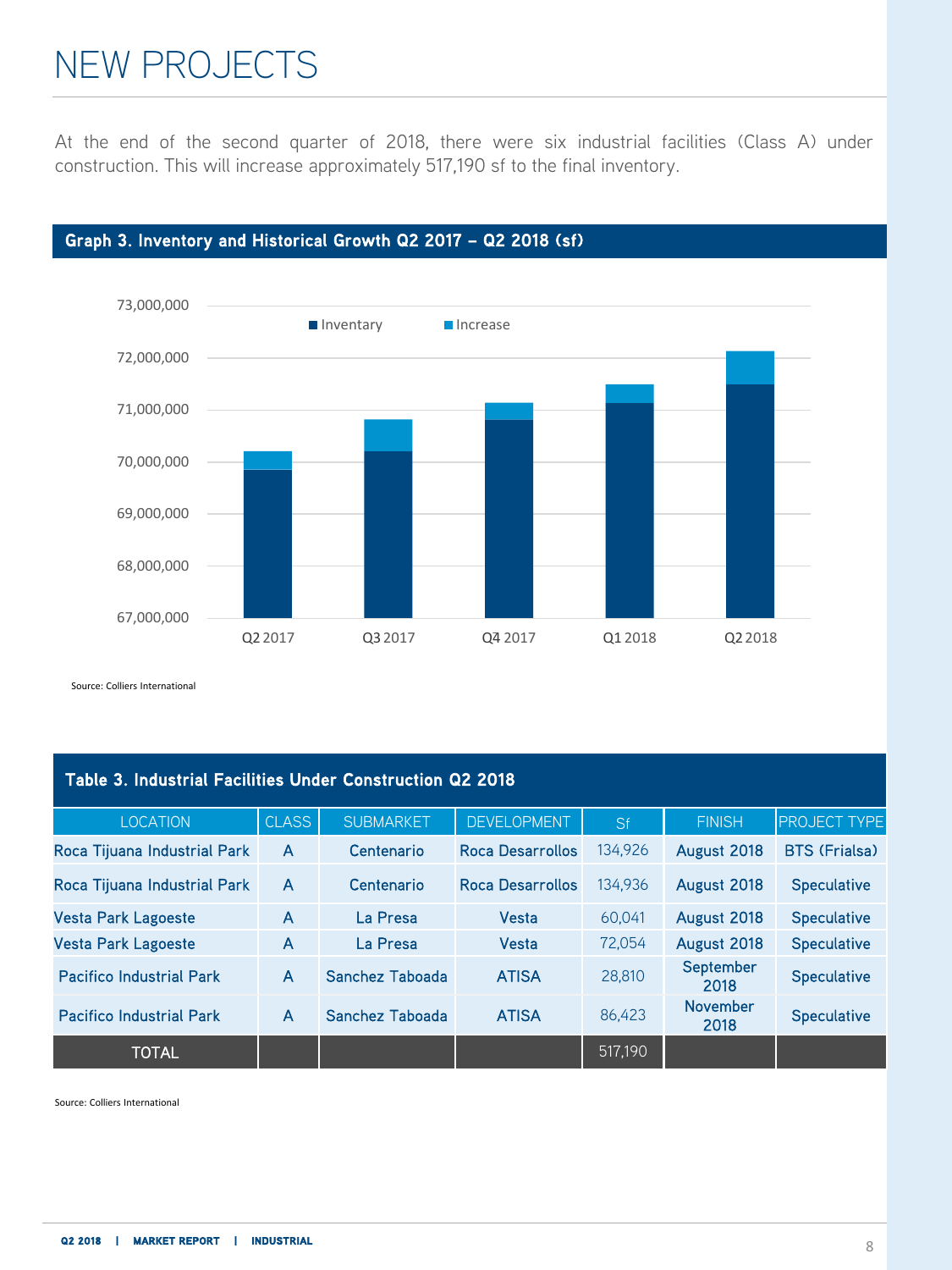### INDUSTRIAL BUILDING TRANSACTIONS

The highest positive market activity during the second quarter of 2018 was monitored in the San Antonio de los Buenos, La Presa, Centenaro, and La Mesa submarkets.



#### **Graph 4. Market Activity by Submarket Q2 2018 (sf)**

Source: Colliers International

### **Graph 5. Historical Vacancy and Occupancy in Industrial Facilities Q2 2017 – Q2 2018 (sf)**

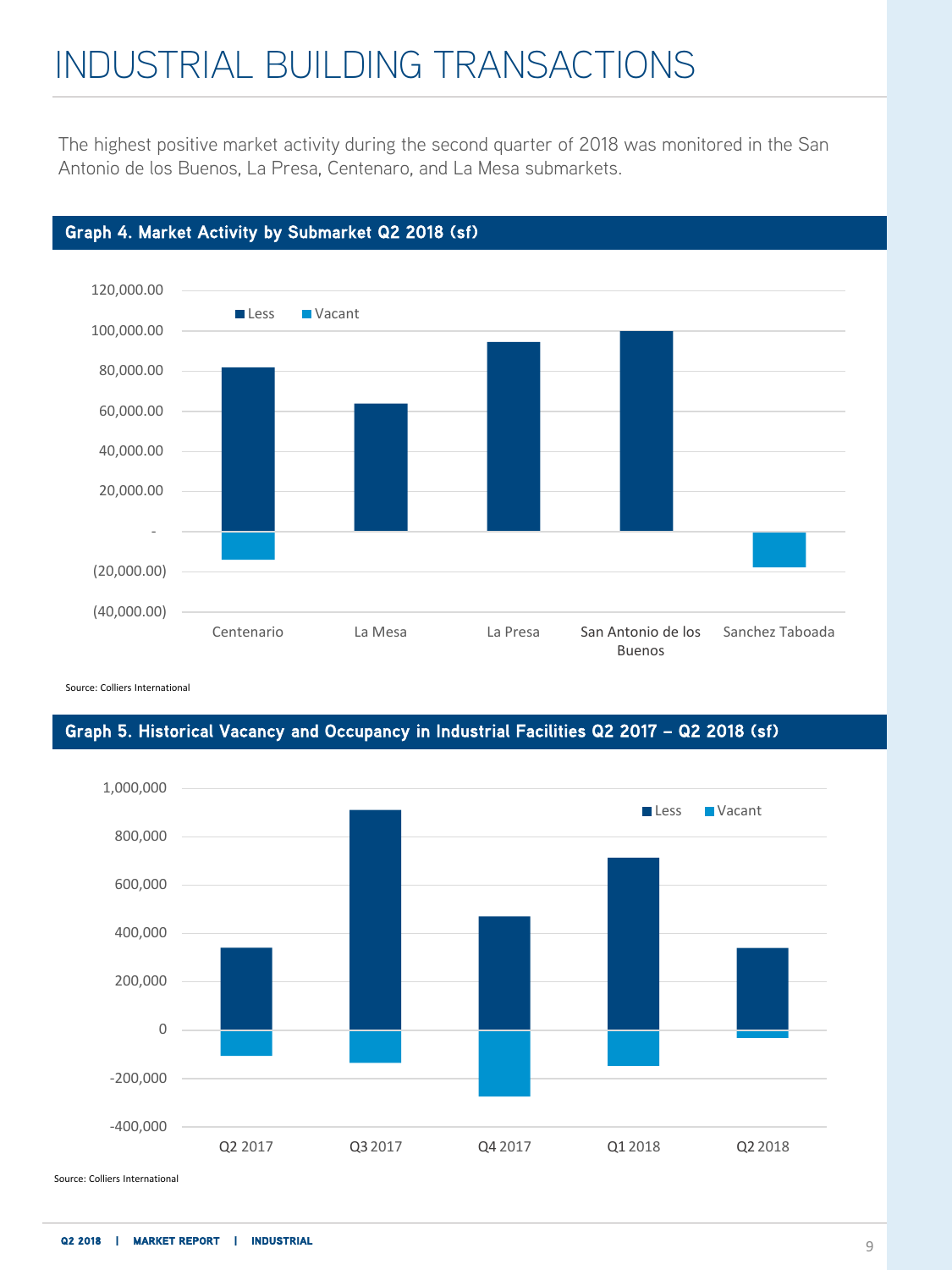### NET ABSORPTION

Net absorption for the second quarter of 2018 was 308,711 sf, broken out into 340,432 sf leased and (-) 31,721 sf vacant.



### **Graph 6. Net Absorption Q2 2017 – Q2 2018 (sf)**

Source: Colliers International

### **Table 4. Industrial Transactions Q2 2018**

| <b>COMPANY</b>               | <b>sf</b> | <b>SECTOR</b>            | <b>TRANSACTION</b> | <b>INDUSTRIAL PARK</b>              | <b>DEVELOPMENT</b> |
|------------------------------|-----------|--------------------------|--------------------|-------------------------------------|--------------------|
| ParPro                       | 100,000   | Electronic/<br>Aerospace | Taiwan             | Costa Dorada Industrial Park        | Muzquiz            |
| <b>Transparent Container</b> | 80,000    | <b>Plastics</b>          | <b>USA</b>         | <b>Florido Industrial Park</b>      | <b>Florido</b>     |
| Codan                        | 63.908    | <b>Medic</b>             | Germany            | La Mesa Vesta Industrial Park       | <b>VESTA</b>       |
| Joones Sign                  | 52,000    | Light Signage            | <b>USA</b>         | <b>FINSA Alamar Industrial Park</b> | <b>FINSA</b>       |
| Tamex                        | 22.604    | Electronic               | Mexico             | Blvd. Insurgentes                   | Muzquiz            |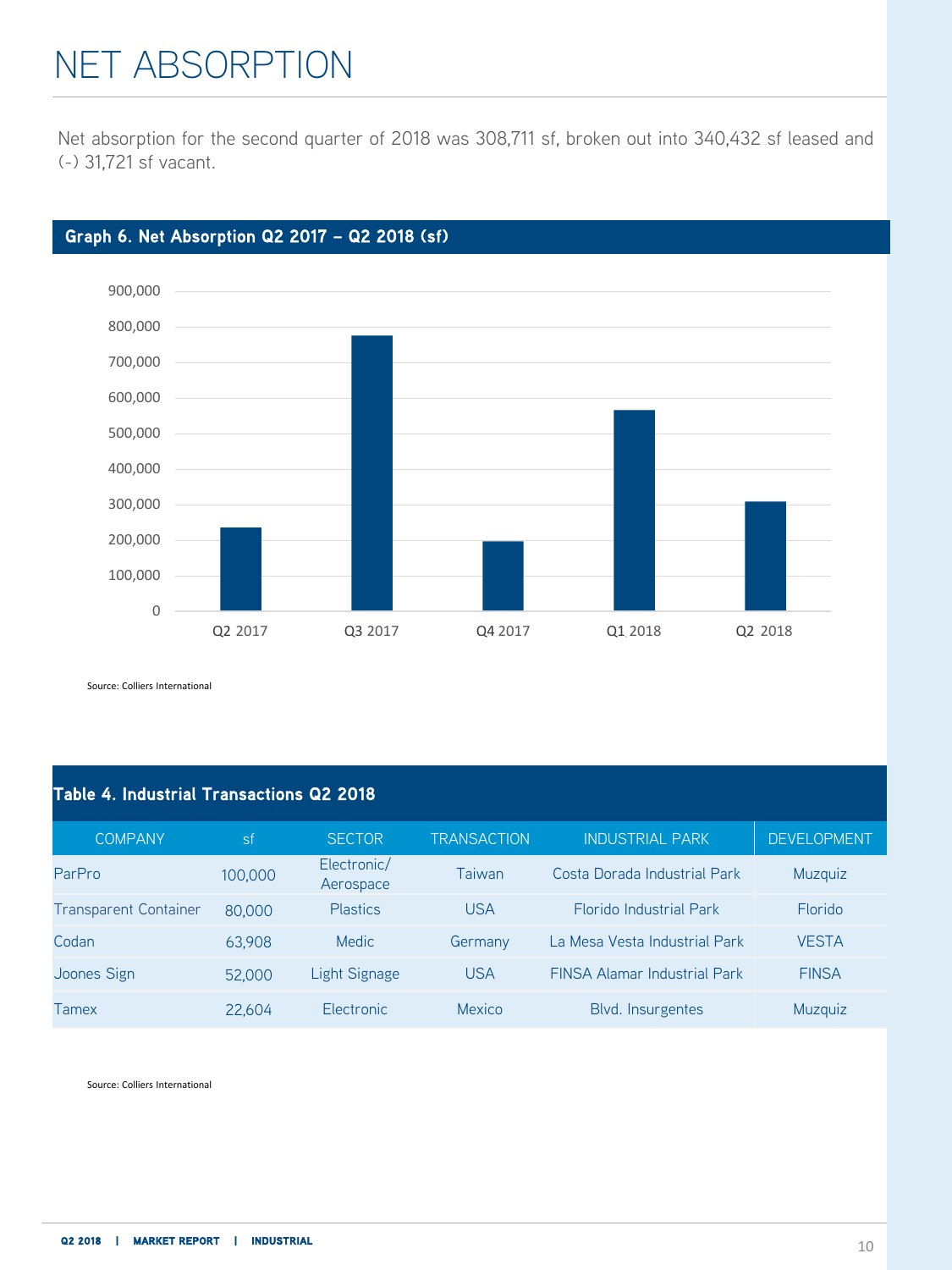Asking rental rates ranged between \$4.79 to \$6.60 USD/sf/year for Class A industrial facilities. On the other side, for industrial facilities Class B, asking rental rates are oscillating between \$3.6 to \$5.15 USD/sf/year.

### **Graph 7. Asking Rental Rates for Industrial Facilities Class A Q2 2018 (USD/sf/year)**



Source: Colliers International

### **Graph 8. Asking Rental Rates for Industrial Facilities Class B Q2 2018 (USD/sf/year)**

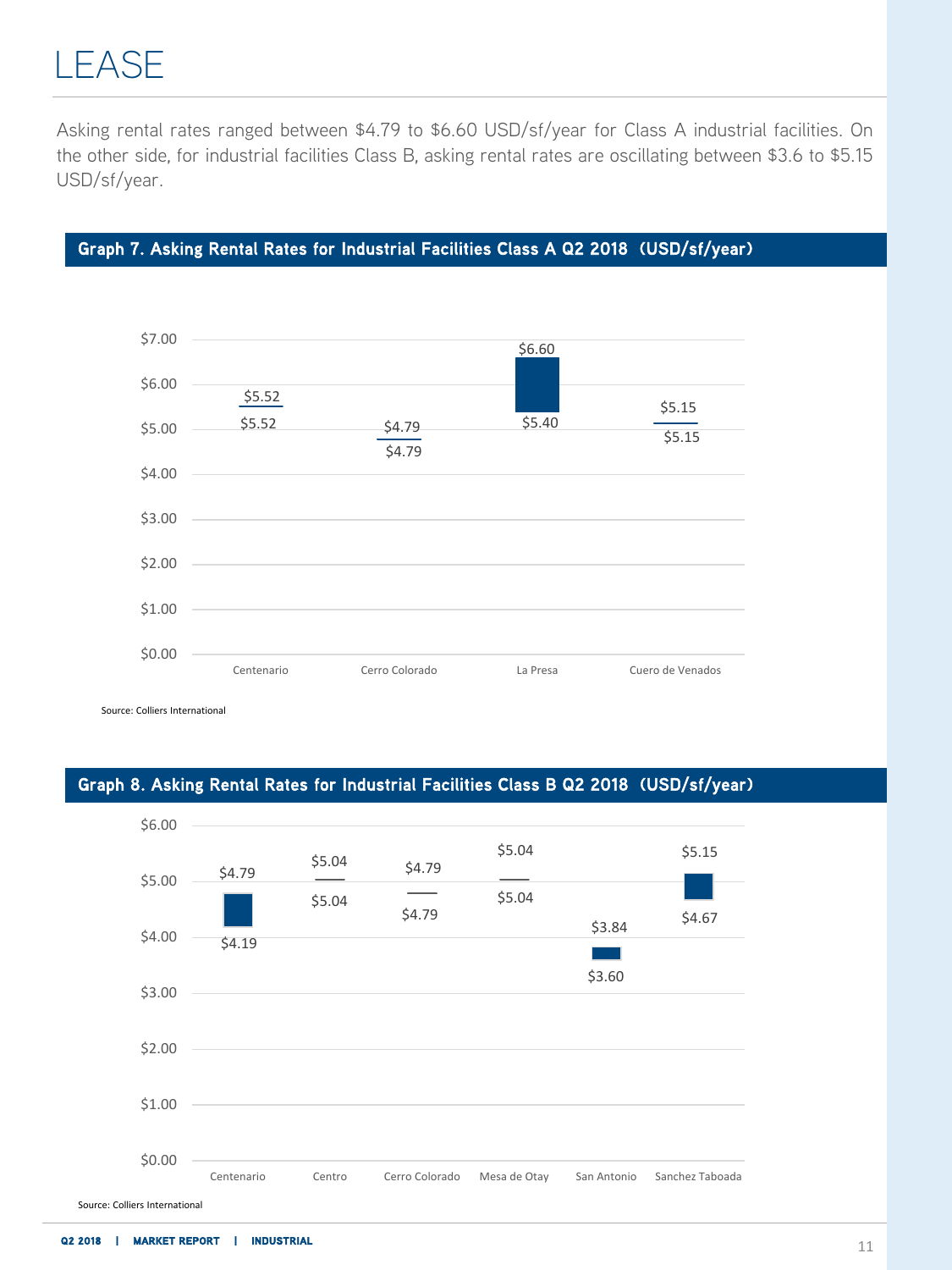### INDUSTRIAL MARKET ACTIVITY Q2 2018

|                   | <b>SUBMARKET CLASS</b>    | <b>ANALYZED</b>     | <b>TOTAL</b>   | <b>AVAILABLE</b>    | <b>AVAILABLE</b> | % QUARTERLY    | <b>WEIGHTED</b>                | <b>AVERAGE PRICE RANGE</b> |                     |
|-------------------|---------------------------|---------------------|----------------|---------------------|------------------|----------------|--------------------------------|----------------------------|---------------------|
|                   |                           | <b>PROPERTIES</b>   | <b>MARKET</b>  | <b>PROPERTIES</b>   | <b>SPACE sf</b>  | <b>CURRENT</b> | <b>AVERAGE</b><br><b>PRICE</b> | MIN.                       | MAX.                |
| <b>TOTAL</b>      | A                         | 120                 | 18,073,267     | 8                   | 781,739          | 4.30%          | \$5.52                         | \$4.79                     | \$6.60              |
|                   | B                         | 767                 | 54,163,367     | 12                  | 613,348          | 1.10%          | \$4.60                         | \$3.60                     | \$5.15              |
|                   | Total                     | 887                 | 72,236,634     | 20                  | 1,395,087        | 1.90%          | \$4.98                         | \$4.82                     | \$5.15              |
| <b>CENTENARIO</b> | $\forall$                 | 41                  | 6,692,560      | $\mathbf{1}$        | 65,563           | 1.00%          | \$5.52                         | \$5.52                     | \$5.52              |
|                   | B                         | 221                 | 14,665,930     | $\mathbf{2}$        | 42,668           | 0.30%          | \$4.39                         | \$4.19                     | \$4.79              |
|                   | Total                     | 262                 | 21,358,490     | $\mathfrak{Z}$      | 108,231          | 0.50%          | \$4.95                         | \$4.86                     | \$5.16              |
|                   | A                         | $\mathsf{O}\xspace$ | 0              | 0                   | 0                | 0.00%          | $\overline{O}$                 | $\circ$                    | $\mathsf{O}$        |
| <b>CENTRO</b>     | B                         | 16                  | 666,766        | $\overline{c}$      | 69,865           | 10.50%         | \$5.04                         | \$5.04                     | \$5.04              |
|                   | Total                     | 16                  | 666,766        | $\mathbf{2}$        | 69,865           | 10.50%         | \$5.04                         | \$5.04                     | \$5.04              |
| <b>CERRO</b>      | $\overline{A}$            | 6                   | 535,170        | $\mathbf{1}$        | 1,951            | 0.00%          | 4                              | $\overline{4}$             | $\overline{4}$      |
| <b>COLORADO</b>   | $\mathsf B$               | 108                 | 8,427,899      | $\overline{c}$      | 99,153           | 1.20%          | \$4.79                         | \$4.79                     | \$4.79              |
|                   |                           | 114                 | 8,963,069      | 3                   | 120,153          | 1.30%          | \$4.79                         | \$4.79                     | \$4.79              |
|                   | A                         | $\circ$             | $\Omega$       | $\mathsf O$         | 0                | 0.00%          | $\mathsf{O}$                   | $\circ$                    | $\mathbf 0$         |
| <b>LA MESA</b>    | B                         | 174                 | 9,651,058      | $\mathsf{O}$        | 0                | 0.00%          | $\mathsf{O}$                   | $\overline{O}$             | $\overline{0}$      |
|                   | Total                     | 174                 | 9,651,058      | $\mathsf{O}$        | $\overline{O}$   | 0.00%          | $\overline{0}$                 | $\overline{0}$             | $\overline{0}$      |
| <b>LA PRESA</b>   | $\forall$                 | 38                  | 6,548,409      | $\overline{4}$      | 377,424          | 5.80%          | \$6.14                         | \$5.40                     | \$6.60              |
|                   | B                         | 60                  | 6,123,611      | $\mathsf{O}\xspace$ | $\overline{O}$   | 0.00%          | $\overline{O}$                 | $\overline{O}$             | $\mathsf{O}$        |
|                   | Total                     | 98                  | 12,672,019     | $\overline{4}$      | 377,424          | 3.00%          | \$6.14                         | \$5.40                     | \$6.60              |
| <b>MESA DE</b>    | A                         | 0                   | $\overline{O}$ | 0                   | $\overline{O}$   | 0.00%          | $\overline{O}$                 | $\overline{O}$             | $\overline{O}$      |
| <b>OTAY</b>       | B                         | 34                  | 2,935,955      | $\mathbf{1}$        | 35,004           | 1.20%          | \$5.04                         | \$5.04                     | \$5.04              |
|                   | Total                     | 34                  | 2,935,955      | $\mathbf{1}$        | 35,004           | 1.20%          | \$5.04                         | \$5.04                     | \$5.04              |
|                   | $\overline{A}$            | 9                   | 73,815         | $\mathsf{O}$        | $\mathbf 0$      | 0.00%          | $\overline{O}$                 | $\overline{O}$             | $\mathsf{O}$        |
| <b>PLAYAS</b>     | $\mathsf B$               | $\mathfrak{Z}$      | 139,436        | 0                   | 0                | 0.00%          | 0                              | $\mathsf{O}$               | $\mathsf{O}\xspace$ |
|                   | Total                     | 12                  | 933.977        | $\mathsf{O}$        | 0                | 0.00%          | $\mathsf{O}$                   | $\overline{0}$             | 0                   |
| SAN               | A                         | 10                  | 1,146,645      | 0                   | 0                | 0.00%          | 0                              | 0                          | 0                   |
| <b>ANTONIO</b>    | $\mathsf B$               | 63                  | 4,152,469      | $\overline{c}$      | 273,457          | 6.60%          | \$3.64                         | \$3.60                     | \$3.84              |
|                   | Total                     | 73                  | 5,299,114      | $\mathbf{2}$        | 273,457          | 5.20%          | \$3.64                         | \$3.60                     | \$3.84              |
| <b>SANCHEZ</b>    | $\forall$                 | 10                  | 1,306,567      | $\mathbf{1}$        | 20,620           | 0.00%          | 5                              | 5                          | 5                   |
| <b>TABOADA</b>    | $\mathsf B$               | 88                  | 7,400,244      | $\mathsf 3$         | 93,201           | 1.30%          | \$4.89                         | \$4.67                     | \$5.15              |
|                   | Total                     | 98                  | 8,706,811      | $\overline{4}$      | 315,153          | 3.60%          | \$5.08                         | \$4.97                     | \$5.21              |
| <b>CUERO DE</b>   | $\boldsymbol{\mathsf{A}}$ | $\boldsymbol{6}$    | 1,049,375      | 1                   | 95,800           | 9.10%          | \$5.15                         | \$5.15                     | \$5.15              |
| <b>VENADOS</b>    | $\mathsf B$               | $\mathsf{O}$        | $\mathsf O$    | $\mathsf O$         | 0                | 0.00%          | $\mathsf{O}\xspace$            | $\mathsf O$                | $\mathsf O$         |
|                   | Total                     | $\boldsymbol{6}$    | 1,049,375      | $\mathbf{1}$        | 95,800           | 9.10%          | \$5.15                         | \$5.15                     | \$5.15              |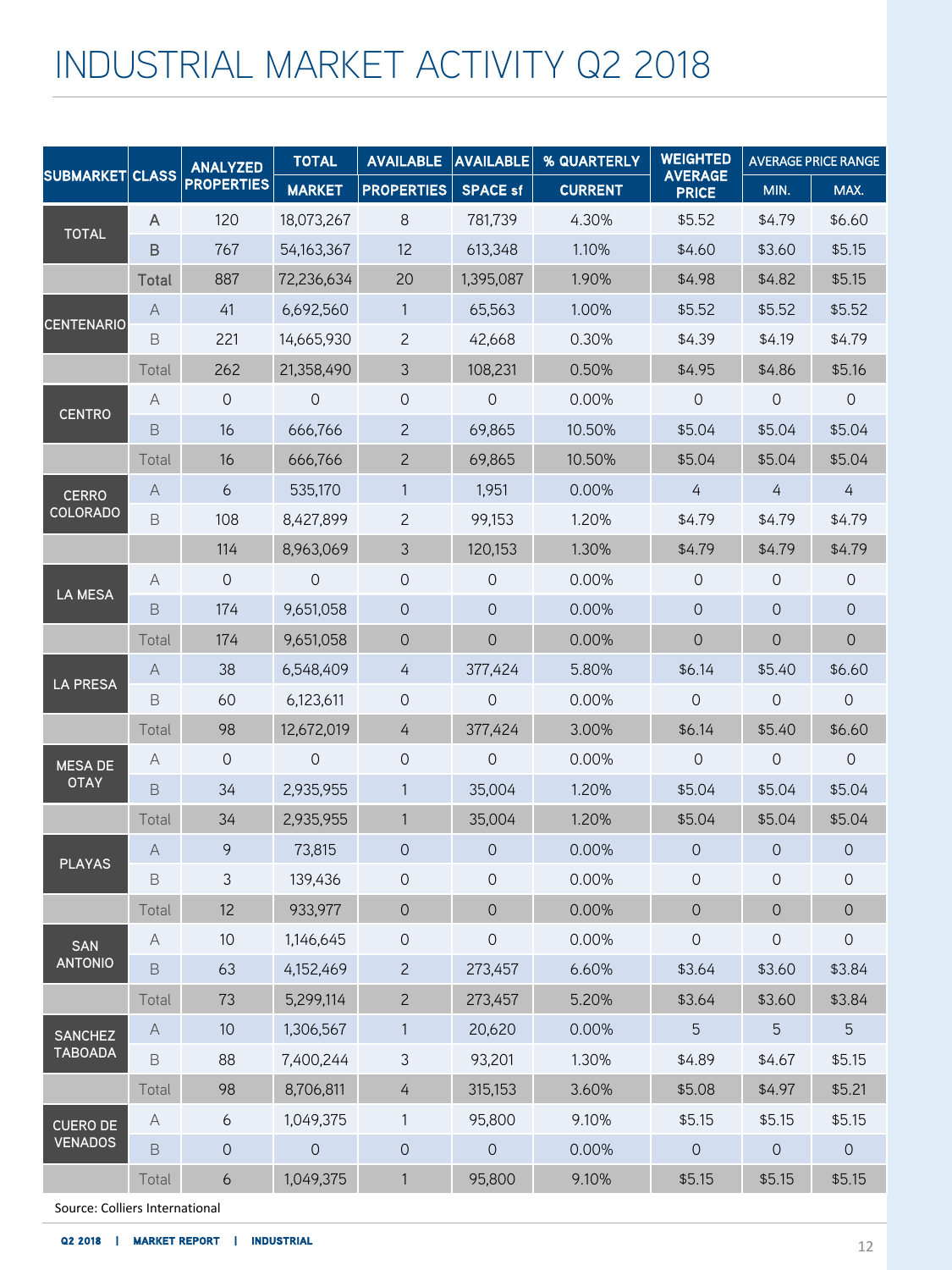MARKET.- In the specific case of the industrial real estate market are warehouses, industrial buildings and land with industrial land use.

SUBMARKET.- Area bounded by one or more colonies, as well as avenues that have one sufficient amount of industrial spaces that can be commercialized.

**INVENTORY.-** It is the entire completed property (measured in square meters) in the main sub-markets, excluding those under construction or in project stage.

VACANCY.- Total spaces in square feet that are offered on the market for sale or rent at any given time.

**DEMAND.**- Measured in square feet showing the total number of spaces that were marketed during a certain period.

VACANCY RATE.- It represents the percentage of available space in a market. This indicator is obtained by dividing the total available square feet between the total of the inventory.

NET ABSORPTION.- It is the change in the number of square feet of space occupied during a specific period. This indicator shows the total number of square feet which were occupied or unoccupied. If the result is negative the oversupply of spaces available in the market, due to the incorporation of new spaces or the vacating of properties it represents.

SUBLEASE.- Is a modality through which the lessee of a space is offered for rent by the end of the lease to a third party. It can offer full or partial space.

CLASS.- Classification or degree received a building based on the features that distinguishes it from others. In the industrial market are classified as A and B.

INDUSTRIAL BUILDING.- Building designed to industrial activities for manufacturing, transformation, assemble, industrial processes, storage, logistic and distribution.

WAREHOUSE.- It is a building designed and built for industrial storage and distribution activities.

INDUSTRIAL LAND.- It is an area generally bounded within a park or industrial zone designated for the installation or construction of an industrial building.

INDUSTRIAL PARK .- It is geographically bounded and surface specially designed for the settlement of various industrial properties. It has the infrastructure and features suitable for industrial processes and transport, as well as equipment and services specific to your operation.

BTS (BUILT TO SUIT).- Developments made for a client specific with characteristics suitable to the needs of the same operation.

SPECULATIVE.- Industrial development built based on standard features to meet the operational needs of different customers.

WEIGHTED AVERAGE PRICE.- The number of square meters of the property by the total available meters runner splits available, obtaining the percentage of availability of the property. This percentage is multiplied by the price of the property and the weighted price is obtained. Finally the weighted prices of all properties are added, thus obtaining the weighted average price of each runner.